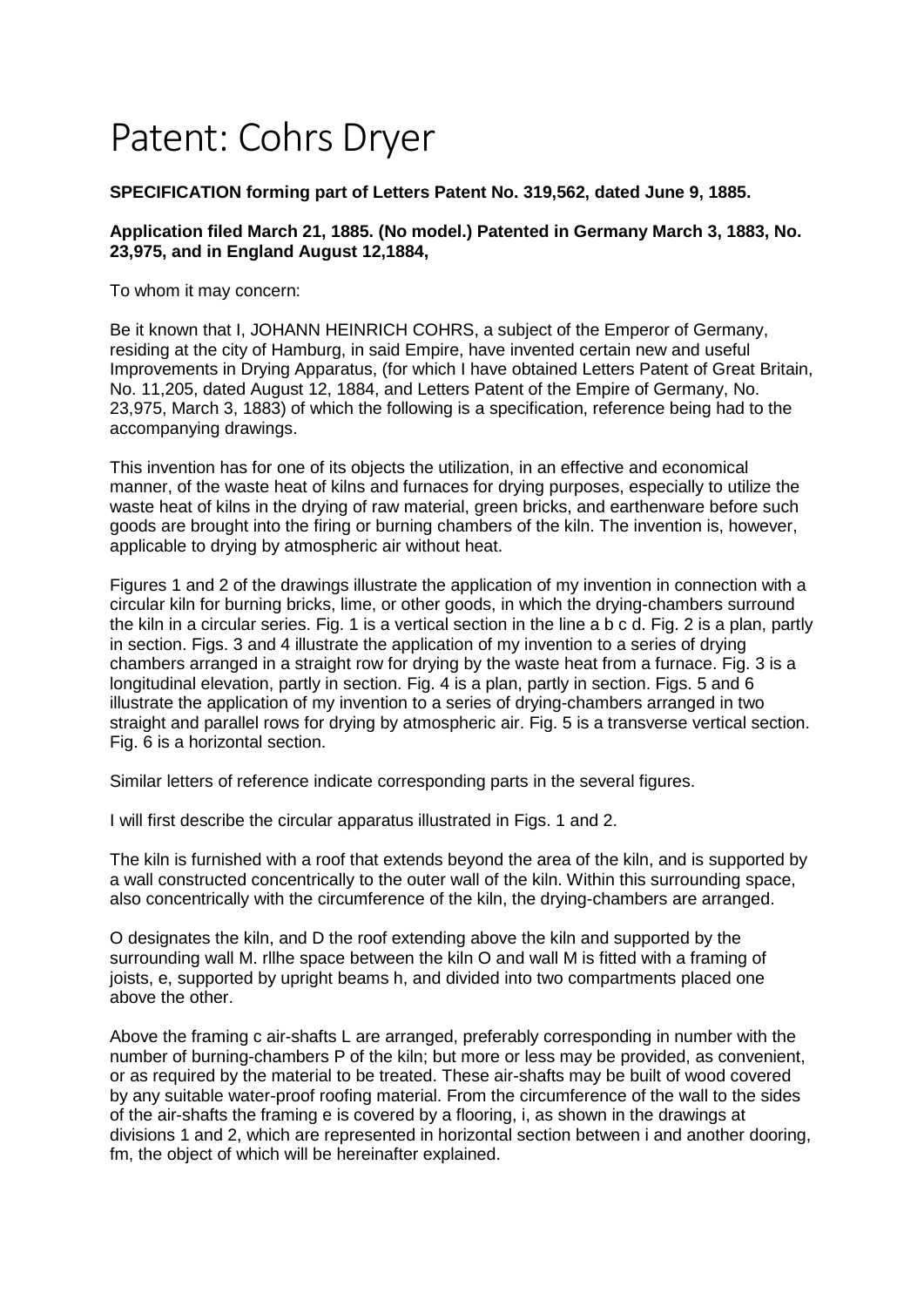F designates a staging for conveying the green bricks or unburned material to be operated on to the drying chambers or compartments. Such materials may be raised and lowered to the said staging by lifts, slopes, or in any other suitable and convenient manner. Each division E between two neighboring airshafts, L, is, above the closed flooring i, furnished with a second door, m, formed of boards that are not put close together, but placed so as to leave a free space between each two, as shown in Fig. 2 of the drawings at chambers 3 and 11. These chambers 3 and 11 are represented in section above floor m. The free space between the boards of floor m of one chamber or division must in size be equal to the section of one of the corresponding air-shafts L, or nearly so. The different compartments R between shafts L and above floors m are the drying-chambers.

On the door m of the chambers R the green bricks or other goods to be treated have to be placed in such manner that air can pass between the different layers. Each shaft L is in ICO drying-room and kiln into the space K above the burning-chambers of the kiln, where it is heated by the waste heat of the kiln, kept confined by roof D. The heated air, as will be seen, (left-hand side of Fig. 1,) enters the chambers R (which are at their inner sides partly closed by a wall, w) from above, passes through the free space left between the material that has to be dried, and finds exit through the openings of floor m into the space between z' and m, `and from there passes sidewise into the neighboring air-shafts L, and through these escapes into the open air. In its passage through the green bricks or other raw material the heated and comparatively dry air takes up part of the moisture of the material and reaches the open air in a damp state, thus drying the goods in a very effective manner. In the modification illustrated by Figs. 3 and 4 the drying-chambers R receive the goods P to be dried through doors '0, and receive warm dry air through a channel, H, from any place where waste heat is produced.

In the modification illustrated by Figs. 5 and 6 the atmospheric air enters the drying chambers R through openings s at the sides, passes down through the material I to be dried into the space within the double flooring m i, of which m is provided with openings to allow the air to pass into the said space, when ce'lt passes through lateral openings into the airshaft L, as indicated by arrows.

What I claim as my invention is- The combination of the drying-chambers R, having openings in the upper part for the air, the double floors m z', having openings in the upper part for the passage of the air, and the airshafts L, having lateral communication with the space within the double floors, all substantially as described, and with reference to the accompanying drawings.

JOHANN HEINRICH COHRS. Witnesses:

J. REBER, A. WALSCH.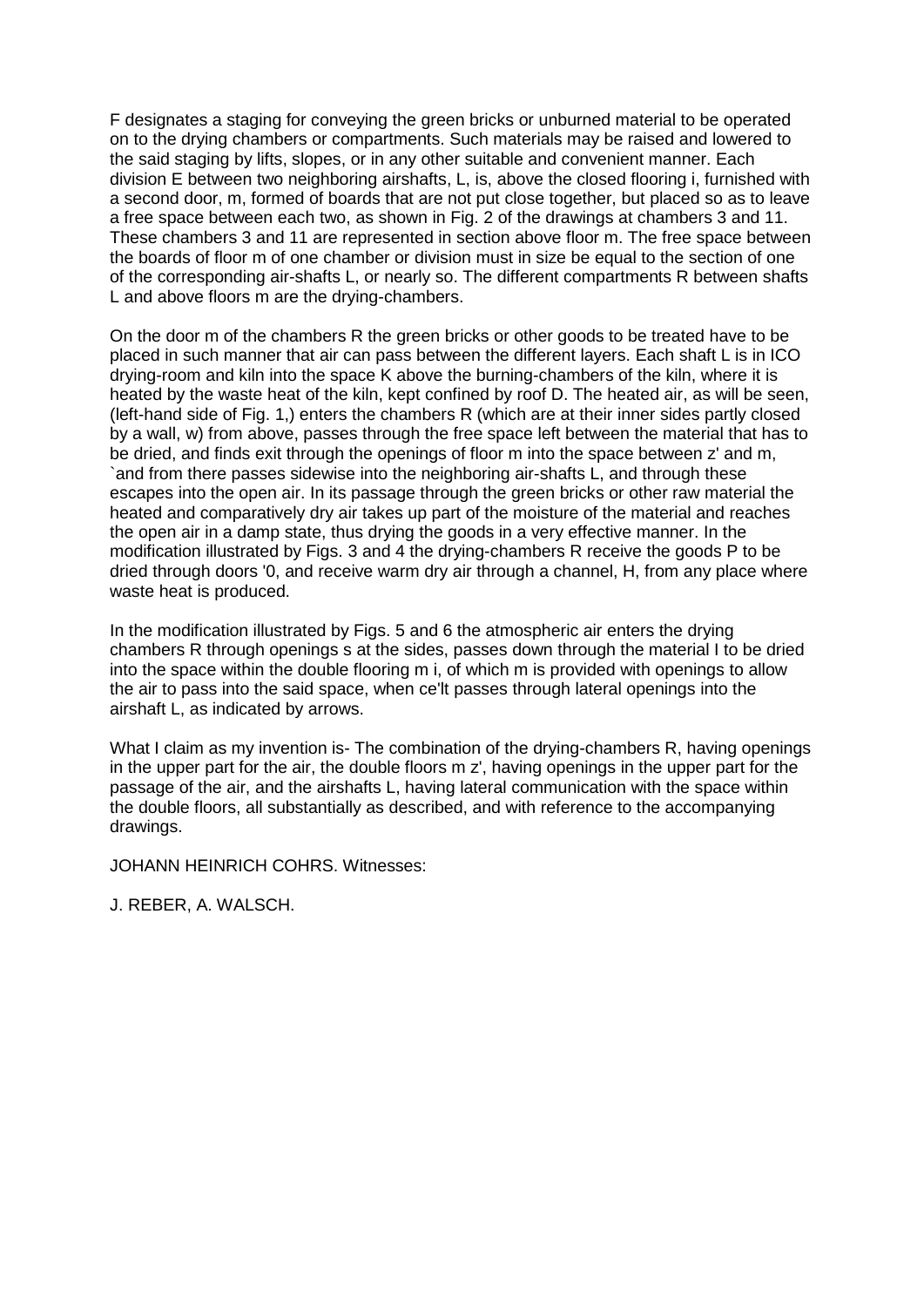$(No Model.)$ 

J. H. COHRS.

DRIER.

No. 319,562.

Patented June 9, 1885.

3 Sheets-Sheet 1.



N. PETERS. Photo-Lithograp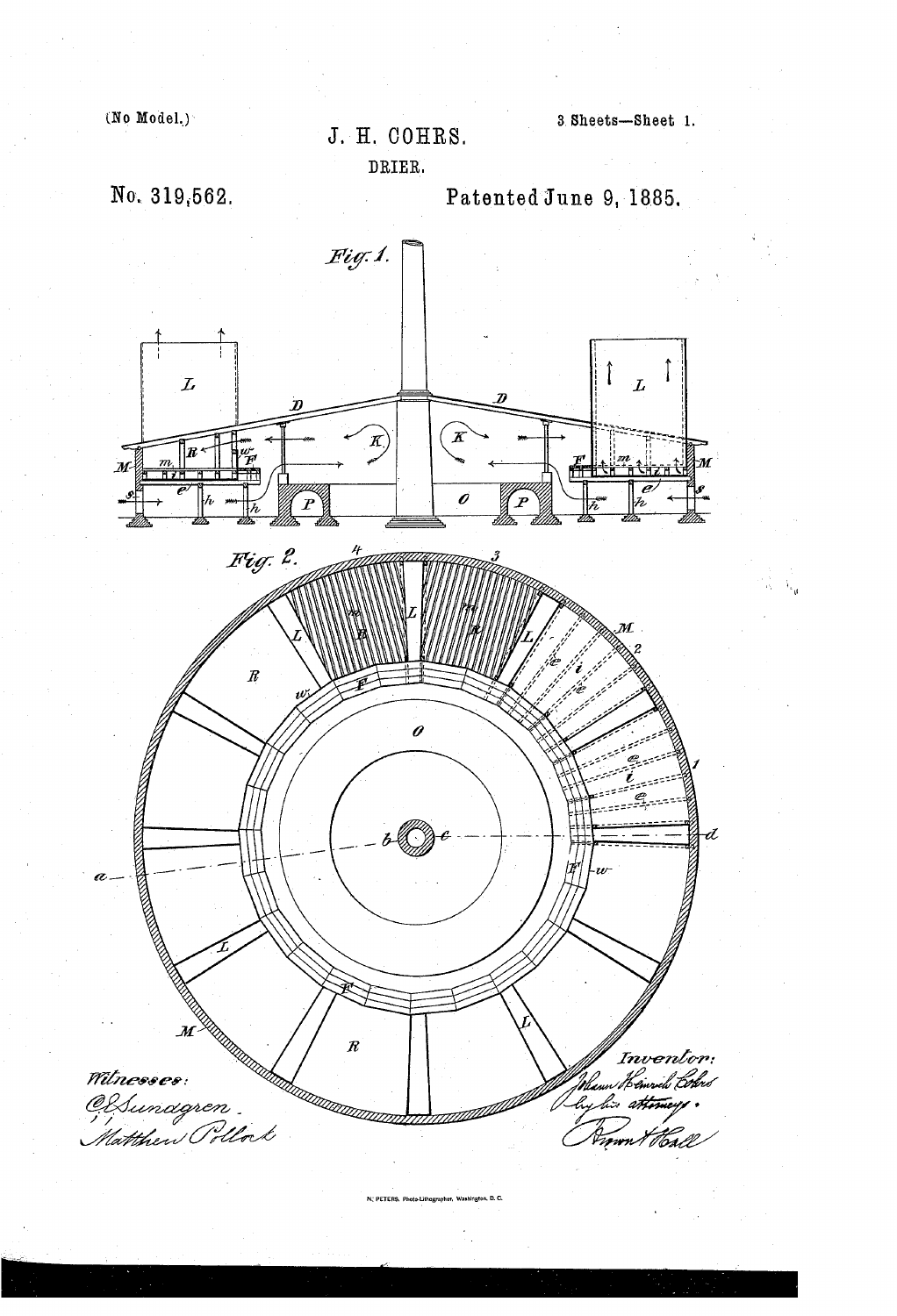(No Model.)

## J. H. COHRS.

3 Sheets-Sheet 2.

DRIER.

No. 319,562.

Patented June 9, 1885.



Fig. 4.



Mtnesses:<br>CSsundgren<br>Matthin Pollock

Inventor: .<br>bann Bemn<br>log hir a*h*t t Schud www. t Hell

PETERS, Photo-Lithographer, Washington, D. C.